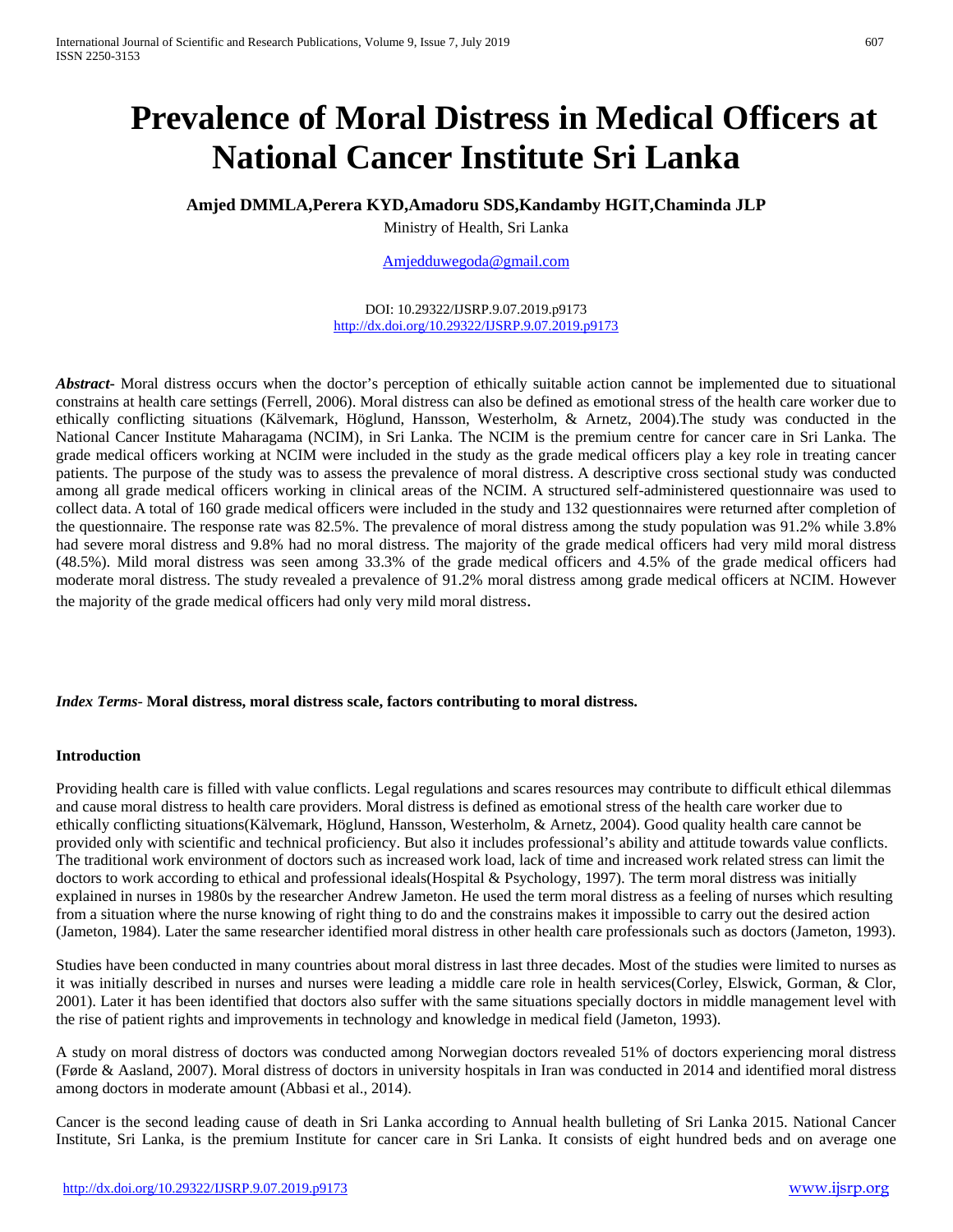thousand out patients are treated daily. The moral distress of the health care workers is a researchable area in health care management. Medical Officers are one of the main components of health care providers in Sri Lanka.

#### **Aim of the study**

The aim of the study was to determine the prevalence of moral distress among the medical officers dealing with cancer patients at National Cancer Institute Sri Lanka.

#### **Methods**

A descriptive cross sectional study was conducted among the population of doctors working directly with cancer patients at National Cancer Institute Sri Lanka. The whole population of doctors working in the Institute was included to the study. Doctors working in Blood bank, Pathology, Haematology and all the consultants were excluded from the study.

The study instrument was a structured self-administered questionnaire. The questionnaire was developed by adopting the moral distress scale for physicians (Hamric, Borchers, & Epstein, 2012). A total of 21 items were categorized lik-ert scale from zero (never) to 4 (very frequent) for the frequency and zero (none) to 4 (great extend) for the disturbance of moral distress. Item number 1 and 16 were modified to the local setting with by experts in the field using modified Delphi technique. The data obtained for each item was computed to a composite score by multiplying frequency score by the disturbance score and for each item in the scale the score ranged from 0 to 16. The total composite score (for the 21 items in the scale) ranged from 0 to 336 by aggregating all 21 items. The cut off points for the moral distress levels from the composite score was determined by experts since there was no literature on cut off points for the moral distress levels in the scale. The experts included three consultant psychiatrists who were requested to suggest cut-off points for moral distress scale and after discussing with all 3 experts final decision was arrived to divide the score in the following manner.

Table: 3.1 Composite score for different levels of moral distress

| MORAL DISTRESS COMPOSITE SCORE | <b>MORAL DISTRESS LEVEL</b> |
|--------------------------------|-----------------------------|
| $0 - 42$                       | No moral distress           |
| 43-84                          | Very mild moral distress    |
| 85-168                         | Mild moral distress         |
| 169-252                        | Moderate moral distress     |
| 253-336                        | Severe moral distress       |
|                                |                             |

The principal investigator collected data by visiting National Cancer Institute, Maharagama. The contact person for all the activities related to the conduct of the study was the principle investigator. The contact details and the phone numbers of the principle investigator were given in the information sheet.

Since all the grade medical officers were fluent in English the questionnaires, consent forms and the information sheets were prepared in English language.

Participants of the study were informed of the nature and the purpose of the study by providing the information sheet. All the participants were given a consent form prior to distribution of the questionnaire. Consent was obtained by an informed written consent form. The participants were informed of the option to withdraw from the study at any given point of the study. The questionnaires were distributed among the subjects following the collection of filled and signed voluntary informed written consent form by the principle investigator.

The respondents were given 10 days to fill and hand over the questionnaires to the principle investigator and allowed to contact the principle investigator for any clarifications. An identical envelop was given to all the respondents along with the questionnaire to place the questionnaire and seal it with glue after completing to ensure the anonymity. The respondents were asked not to write names and any identification letters or numbers on the given envelop.

Principle investigator collected the questionnaires by physically meeting the respondents after ten days of distributing. The respondents delayed to submit the questionnaires were given two reminders in two weeks apart and the respondents who failed to submit were considered as non-respondents.

All the collected questionnaires were kept under lock and key by the principle investigator and only the principal investigator and the supervisor had access to the filled questionnaire sheets.

A total of 160 medical officers were included in the study and out of them four medical officers refused to take part in the study. Questionnaires were distributed among 156 grade medical officers and 132 questionnaires were returned and 24 respondents failed to return the filled questionnaire after two reminders sent two weeks apart.

Each question of the questionnaire was pre-coded. The questionnaires were corroborated prior to data entry for completeness. The data entering and analysing was carried out using the computerized statistical software SPSS version 20.0. The results were described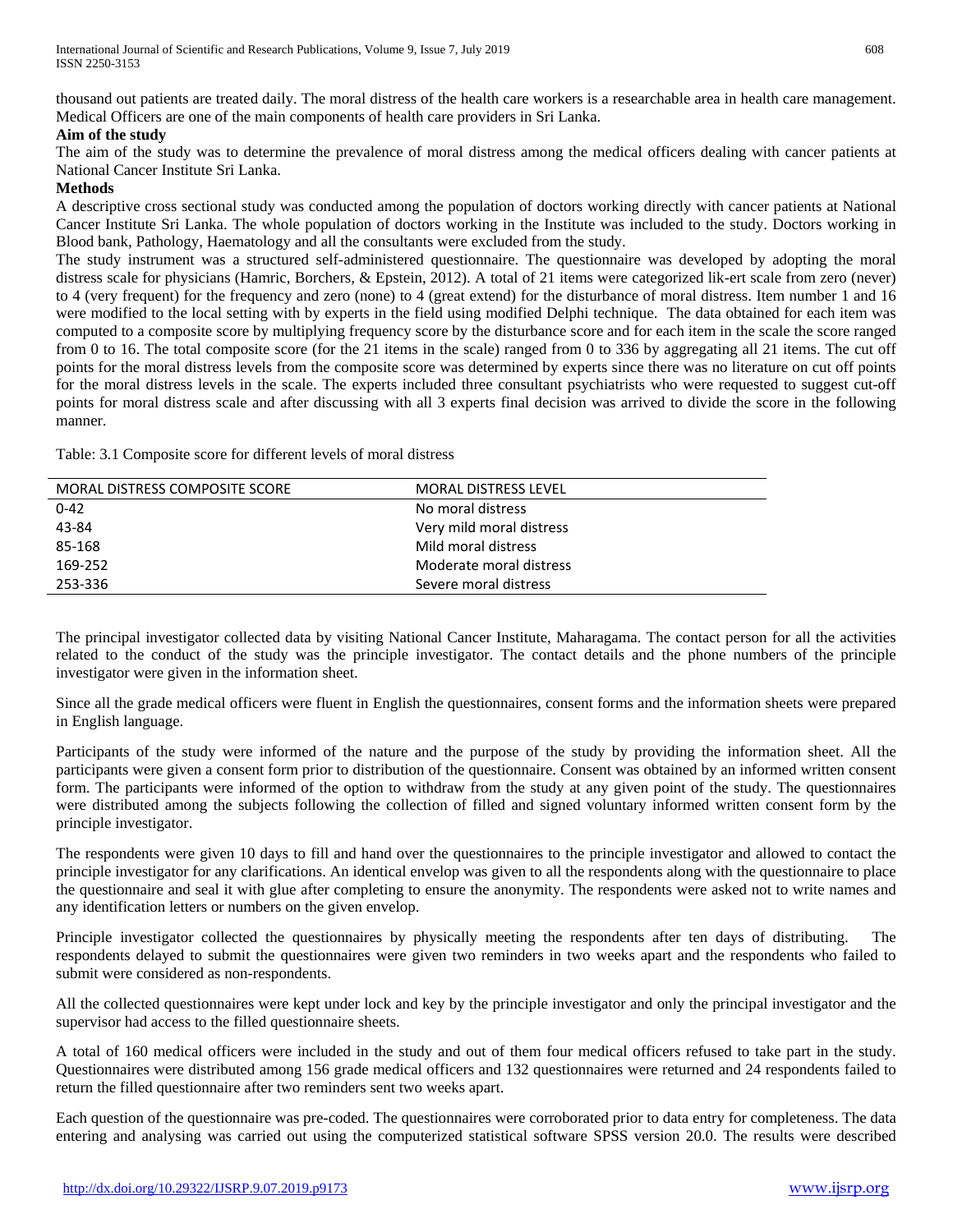according to the study objective. Approval to conduct the study at National Cancer Institute Maharagama, was obtained from the Director Cancer Institute. Consent was taken from Prof Anne B Hamric to use the moral distress scale after adaptation to local setting.

# **RESULTS**

The study included 132 (n=132) participants and the response rate was 82.5%. The prevalence of moral distress was 91.2%. The mean moral distress score value was 91.79 with a standard deviation of 58.80. The minimum MDS score was 17 while the maximum was 316 while the highest item scored in the MDS was "Witness diminished patient care due to poor team communication" and the lowest item scored in MDS was for "Let medical students perform painful procedures on patients solely to increase their skills". Severity of moral distress was analysed by defining four categories. The majority of the study population (58.3%) was classified as having very mild moral distress whereas severe moral distress was seen among 3.8%. Table 4.7: Distribution of moral distress according to severity

| Severity of moral distress        | <b>Frequency</b> | Percentage (%) |
|-----------------------------------|------------------|----------------|
| No moral distress (0-42)          | 13               | 9.8            |
| Very mild moral distress (43-84)  | 64               | 48.5           |
| Mild moral distress (85-168)      | 44               | 33.3           |
| Moderate moral distress (169-252) | 6                | 4.5            |
| Severe moral distress (253-336)   | 5                | 3.8            |
| <b>Total</b>                      | 132              | 100.0          |

## **DISCUSSION**

The study of moral distress amongst health care workers has been limited to western countries and initial studies with regard to moral distress were conducted amongst nurses. However with time it has been seen that moral distress is not limited to nurses but encompasses all other health care professionals including doctors (Jameton, 1993). International studies on moral distress have been conducted for the past three decades whereas in Sri Lanka no studies have been conducted with regard to moral distress among health care professionals. According to a study conducted by Jameton in 1993 it was revealed that middle level health care workers including doctors suffer with moral distress (Jameton, 1993).

A prominent qualitative study conducted amongst Norwegian doctors in 2008 including all the categories of doctors working in the health care system in Norway revealed occurrence of moral distress amongst doctors (Førde& Aasland, 2008). However this was a qualitative study and there was no scale used to measure the level of moral distress. Another study conducted in Iran used a scale to measure the moral distress but was limited to university doctors(Abbasi et al., 2014).

This study used a validated scale to measure the moral distress of grade medical officers and the contributing factors were determined by a questionnaire. This study was limited to grade medical officers and the study setting was limited to one large institution where the doctors are more prone to moral distress. Since the middle level health care workers are more susceptible to moral distress study included all the grade medical officers involved in clinical care whereas the other studies were conducted amongst all the categories doctors.

The prevalence of moral distress of grade medical officers at National Cancer Institute Maharagama, was 92.5% which varied from no or very mild moral distress to severe moral distress. However most of the participants had only very mild moral distress which is a negligible amount of moral distress compared to mild, moderate and severe moral distress. Severe moral distress was found among 3.8% of the participants while 33.3% had mild and 4.5% had moderate moral distress.

The item with the highest moral distress score was "witness diminished patient care quality due to poor team communication" and the item with the lowest moral distress score was "let medical students perform painful procedures on patients solely to increase their skill".

A study conducted among Iranian university doctors revealed the highest scoring item for moral distress was 'diminished patient care due to poor team communication' (Abbasi et al., 2014). The same finding was obtained in the study conducted among grade medical officers working in the NCIM as well. Sri Lankan doctors also reported that the biggest cause for moral distress was due to poor team communication. However, a study conducted among Norwegian doctors revealed that most of the doctors were morally distressed due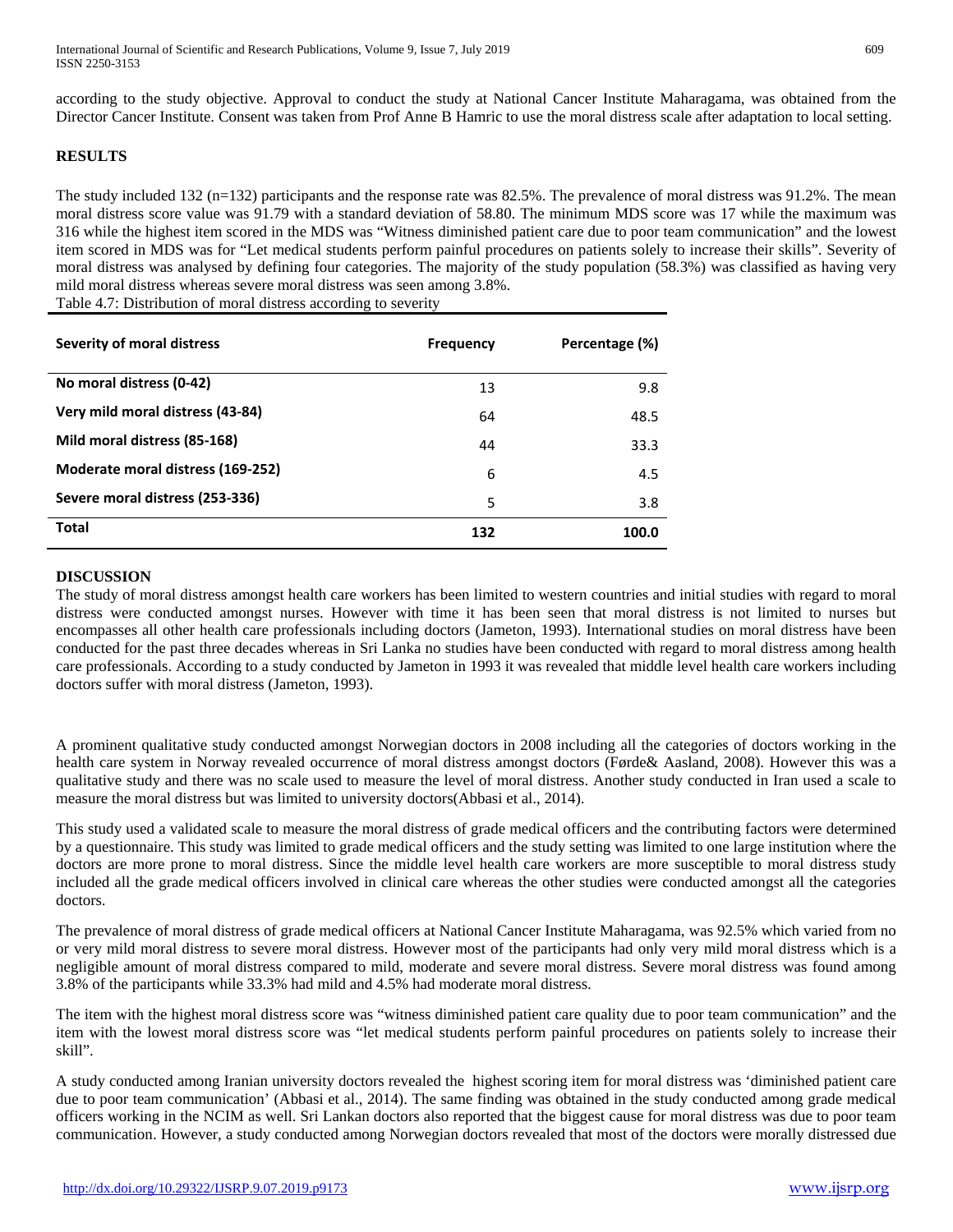to long waiting times (Førde & Aasland, 2008). The working environment and the culture of the patients in different countries would have contributed to these different findings.

The situation which cause least moral distress among Iranian university doctors was "increasing the dose of sedatives which would hasten the death of the patient"(Abbasi et al., 2014). However the Sri Lankan Cancer Institute grade medical officers had the lowest score as a cause leading to moral distress for "medical students performing painful procedures". This may be due to the fact that the university attached doctors are more exposed to medical students and teaching, and therefore the score for the medical students performing painful procedures wasn't the lowest in Iranian university doctors whereas in cancer care medical students have very minimal role and the low frequency of the situations would have contributed to the difference.

The study conducted among Iranian university doctors did not identify the prevalence or the extent of moral distress but it described the frequency and disturbance of the situations causing moral distress (Abbasi et al., 2014). The study conducted among the Norwegian doctors revealed the percentages of morally distressing situation by a qualitative study and was unable to describe the extent of the problem (Førde & Aasland, 2008). Identifying the prevalence and the severity of the moral distress among the study population was achieved in this study will help to compare and carry out further studies to identify the problem among other health care professionals in different populations.

#### **Limitations**

The unavoidable limitations should be taken in to consideration while making inferences from the study findings.

The underreporting of moral distressing situations, due to the nature of information could have taken place. The sensitive nature of information can incriminate the respondents to underreport.

The data was collected retrospectively and the recall bias would have been inevitable.

As the study was conducted only for grade medical officers and from a specific institute, the results of the study cannot be generalized to the population of medical officers.

In the validation of the questionnaire, only face, content and consensual validity could be assessed due to time constraints.

A major limitation of the study was inadequate literature on moral distress of doctors as it is identified in recent past and most of the researches were on nurses.

There was no literature on cut-off points for different levels of moral distress and these levels were decided by obtaining expert opinion. This was a limitation of the study as due to time constraints a wider expert circle could not be used.

Despite all the limitations discussed above this was the first study conducted in Sri Lanka on moral distress of grade medical officers in National Cancer Institute Maharagama. The findings of this study can invariably aid the future researchers to explore the depth of moral distress of health care workers at different settings and for different categories of health care workers

## **CONCLUSIONS AND RECOMMENDATIONS**

The prevalence of moral distress among the grade medical officers at NCIM was 91.2 %. The majority (48.5%) of the grade medical officers at NCIM had very mild moral distress while 9.8% had no moral distress. Severe moral distress was found among 3.8% of the population of grade medical officers. Mild moral distress was seen among 33.3% of the grade medical officers and 4.5% of the population had moderate moral distress.

Further studies which will go beyond the population of this study will be needed to understand the contributing factors of moral distress among health care professionals. The nurses, consultants and other health care staff can be included for further studies in different settings in Sri Lanka.

Further studies are needed to understand the effects and consequences of moral distress by which the grievance of moral distress can be better understood.

**REFERENCES**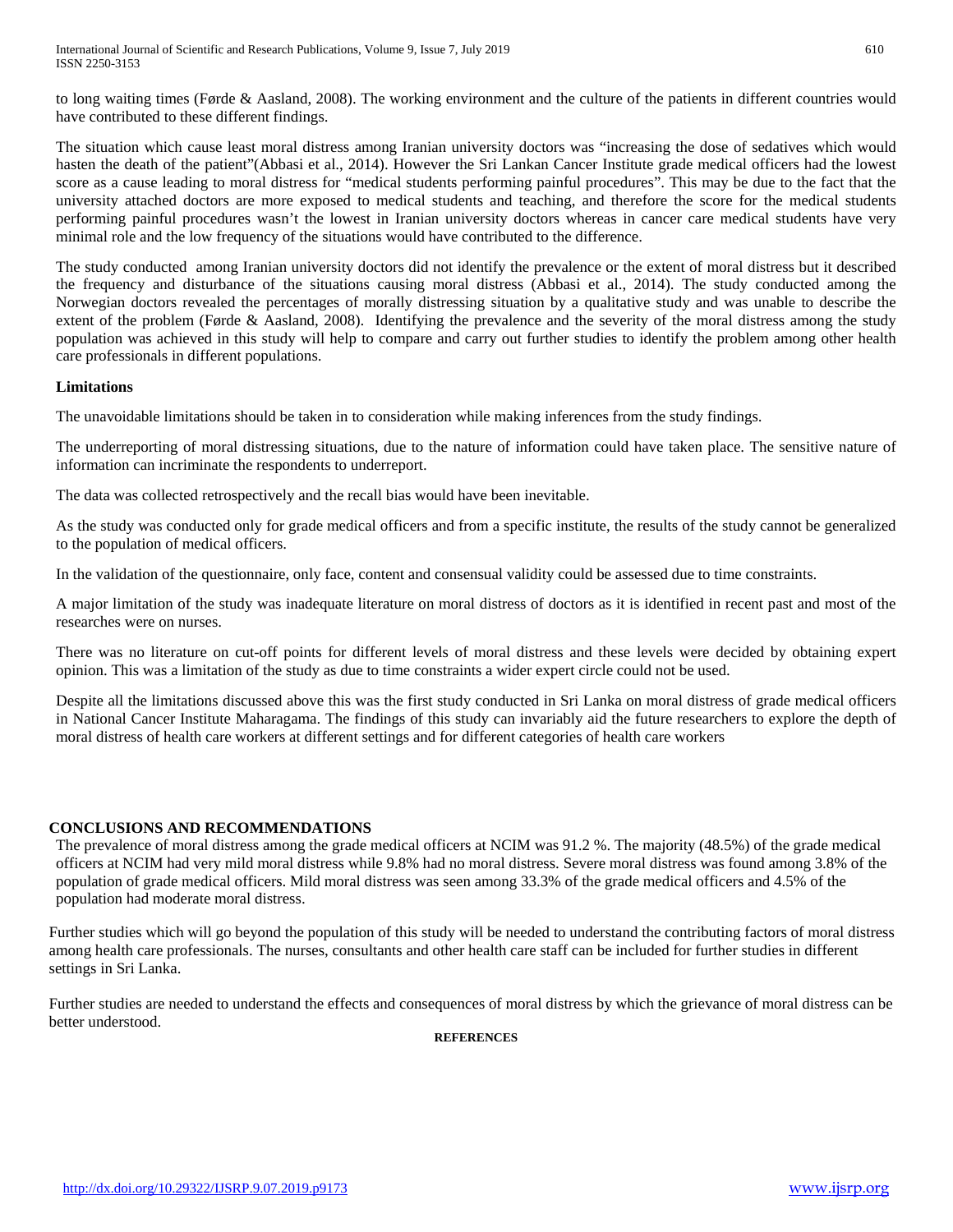Abbasi, M., Nejadsarvari, N., Kiani, M., Borhani, F., Bazmi, S., Tavaokkoli, S.N. and Rasouli, H., 2014. Moral distress in physicians practicing in hospitals affiliated to medical sciences universities. *Iranian Red Crescent Medical Journal*, *16*(10).

Brazil, K., Kassalainen, S., Ploeg, J. and Marshall, D., 2010. Moral distress experienced by health care professionals who provide home-based palliative care. *Social science & medicine*, *71*(9), pp.1687-1691.

Corley, M.C., Elswick, R.K., Gorman, M. and Clor, T., 2001. Development and evaluation of a moral distress scale. *Journal of advanced nursing*, *33*(2), pp.250-256.

Wilkinson, J.M., 1987, April. Moral distress in nursing practice: experience and effect. In *Nursing forum* (Vol. 23, No. 1, pp. 16-29). Blackwell Publishing Ltd.

Elpern, E.H., Covert, B. and Kleinpell, R., 2005. Moral distress of staff nurses in a medical intensive care unit. *American Journal of Critical Care*, *14*(6), pp.523-530.

Ferrell, B.R., 2006, September. Understanding the moral distress of nurses witnessing medically futile care. In *Oncology nursing forum* (Vol. 33, No. 5, p. 922). 125 ENTERPRISE DR, PITTSBURGH, PA 15275 USA: ONCOLOGY NURSING SOCIETY.

Førde, R. and Aasland, O.G., 2008. Moral distress among Norwegian doctors. *Journal of Medical Ethics*, *34*(7), pp.521-525.

Hamric, A.B., Borchers, C.T. and Epstein, E.G., 2012. Development and testing of an instrument to measure moral distress in healthcare professionals. *AJOB Primary Research*, *3*(2), pp.1-9.

Aasland, O.G., Olff, M., Falkum, E., Schweder, T. and Ursin, H., 1997. Health complaints and job stress in Norwegian physicians: the use of an overlapping questionnaire design. *Social science & medicine*, *45*(11), pp.1615-1629.

Jameton, A., 1993. Dilemmas of moral distress: moral responsibility and nursing practice. *AWHONN's clinical issues in perinatal and women's health nursing*, *4*(4), pp.542-551.

Kälvemark, S., Höglund, A.T., Hansson, M.G., Westerholm, P. and Arnetz, B., 2004. Living with conflicts-ethical dilemmas and moral distress in the health care system. *Social science & medicine*, *58*(6), pp.1075-1084.

Lazzarin, M., Biondi, A. and Di Mauro, S., 2012. Moral distress in nurses in oncology and haematology units. *Nursing ethics*, *19*(2), pp.183-195.

LeBaron, V., Beck, S.L., Black, F. and Palat, G., 2014. Nurse moral distress and cancer pain management: An ethnography of oncology nurses in India. *Cancer nursing*, *37*(5), pp.331-344.

Pauly, B., Varcoe, C., Storch, J. and Newton, L., 2009. Registered nurses' perceptions of moral distress and ethical climate. *Nursing ethics*, *16*(5), pp.561-573.

#### Authors

**First Author** – Amjed DMMLA, MBBS,MSc (medical administration),Ministry of health, amjedduwegoda@gmail.com. **Second Author** – Author name, qualifications, associated institute (if any) and email address. **Third Author** – Author name, qualifications, associated institute (if any) and email address.

**Correspondence Author** – Amjed DMMLA, amjedduwegoda@gmail.com, lakariya1234@hotmail.com , 0094773867273.